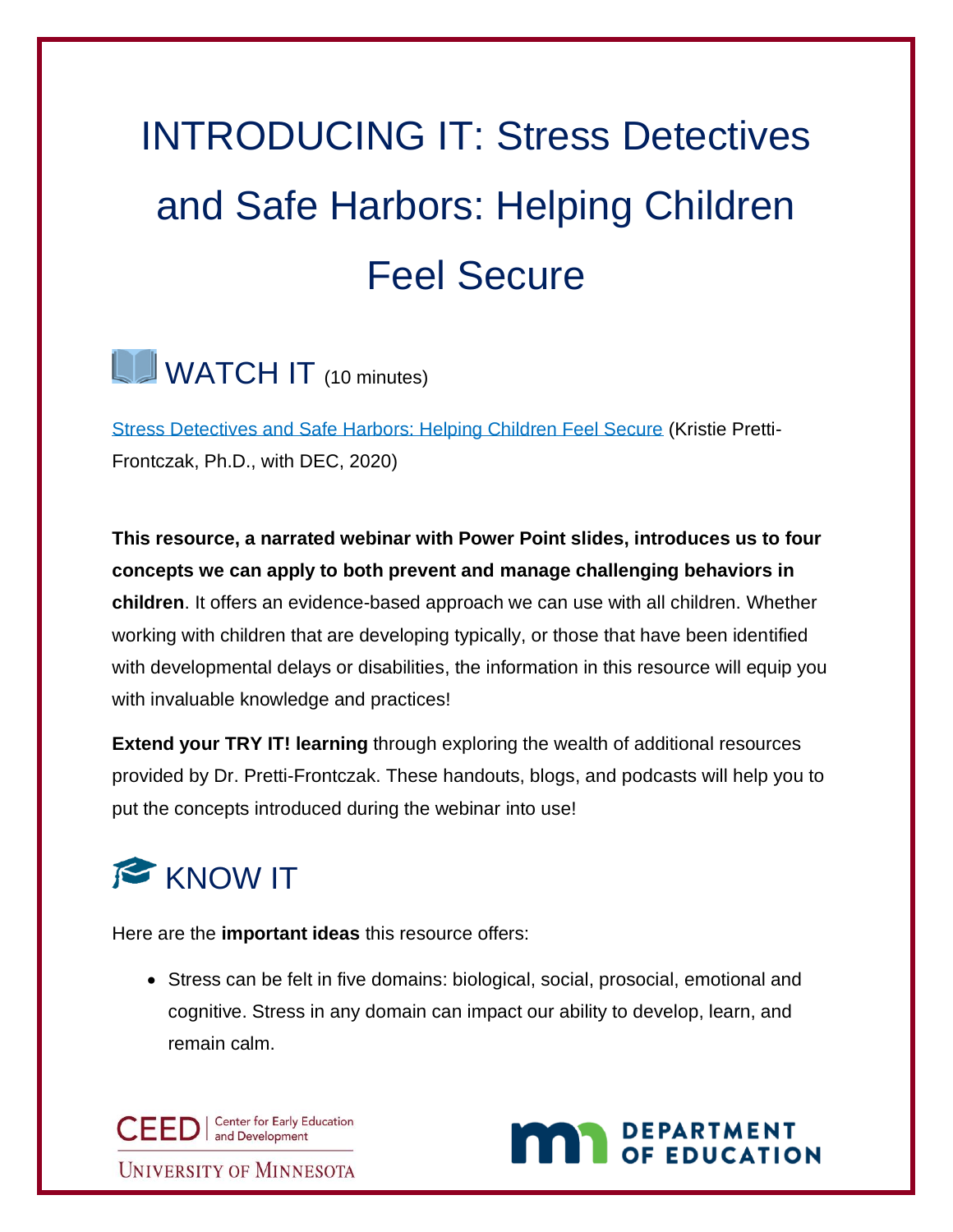- Stressors come from many different situations and feelings. We need to understand what they are, how they impact us personally, and to identify those that are out of our control, and those that are not.
- Caregivers must think about stressors in relation to care environments, the way the pandemic impacts environments, as well as life in general.
- All human beings have different tolerance levels for stressors, and have different capacities to manage them. We need to recognize and respect this.
- "Stress detectives" focus on in order to help children manage stress and their behaviors are the four "S's" – making children feel safe, seen, soothed, and secure. We need to consider how we demonstrate these to the children with whom we work.
- The concepts mean:
	- o **Safe** Protect children from harm and avoid being a source of threat and fear.
	- o **Seen**  See one's self and children served through the lens of whole-person.
	- o **Soothed** Are responsive to what is being communicated and model calm in response.
	- o **Secure**  Create an environment of trust and provide learning opportunities for self-regulation and empowerment.
- The evidence that using the four S's work is found in brain science, or neurobiology.
- The brain is made up of the base region, or brain stem. Information comes in through the brain stem. The mid-region, or limbic system, holds emotions and feelings. The upper region of the brain are its "brakes." It contains the neocortex, which houses the cerebral cortex and prefrontal cortex. Skills like perspectivetaking, problem-solving, empathy, recall, impulse control and compassion are developed here.
- If information coming in to the brain feels unsafe, we go into flight or fight (hyper arousal) mode, or freeze or faint (hypo arousal) mode. The lower/mid brain can't communicate with the upper brain when in an arousal mode, and loses its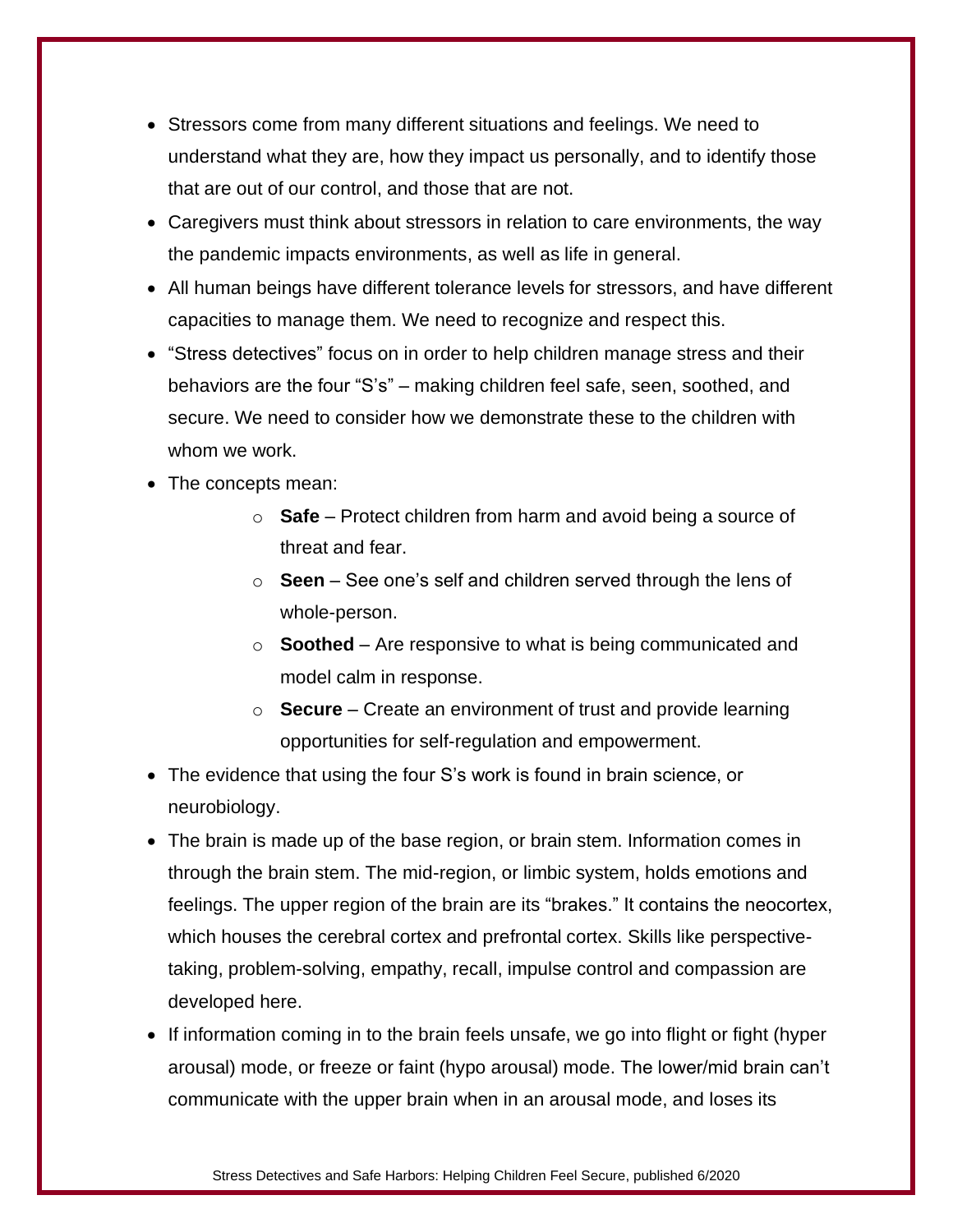brakes. Therefore, big behaviors are the only way a child can tell us something is wrong.

- Brains need to be in the calm zone to be able to learn, and to use controlled, regulated responses. (See **Handout #1 - Hand model of the brain**.)
- Babies and young children's brain are **very** underdeveloped. It takes an average of 25 years of healthy development for the brain's upper region to effectively become the brain's brakes.
- Being aware of the lengthy list of child stressors to help make them feel safe. Feeling safe – not registering threat or fear - means:
	- o The child feels no threat or harm can come from the physical environment or from people.
	- $\circ$  The child feels being vulnerable is okay and no one will make fun of him.
	- $\circ$  The child feels the environments and routines are predictable and feels confident in knowing the rules and expectations.
	- o The child understands the meaning of gestures, facial expressions, words, looks, tone of voice.
- The strategies to creating or reestablishing safety are to ask yourself "Why this behavior and why now?" With that answer in mind, interact by:
	- $\circ$  Slowing down approach with calm, quiet, and aim to connect. It's O.K. to remain silent about a behavior, but it is not okay. to intentionally ignore the behavior, and thus the child.
	- $\circ$  Co-regulating stay in the moment with empathy, don't force the child to be calm, but lead them there through your own calm.
	- $\circ$  Prompting Move the child away from reacting by using your calm.
		- **E** Step  $1 -$  Pause, don't jump in and "do."
		- **EXECTE:** Step  $2$  Notice what the child is trying to communicate or the info the child is trying to process.
		- **EXECT** Step 3 Wonder aloud ask the child what he might need or is trying to do.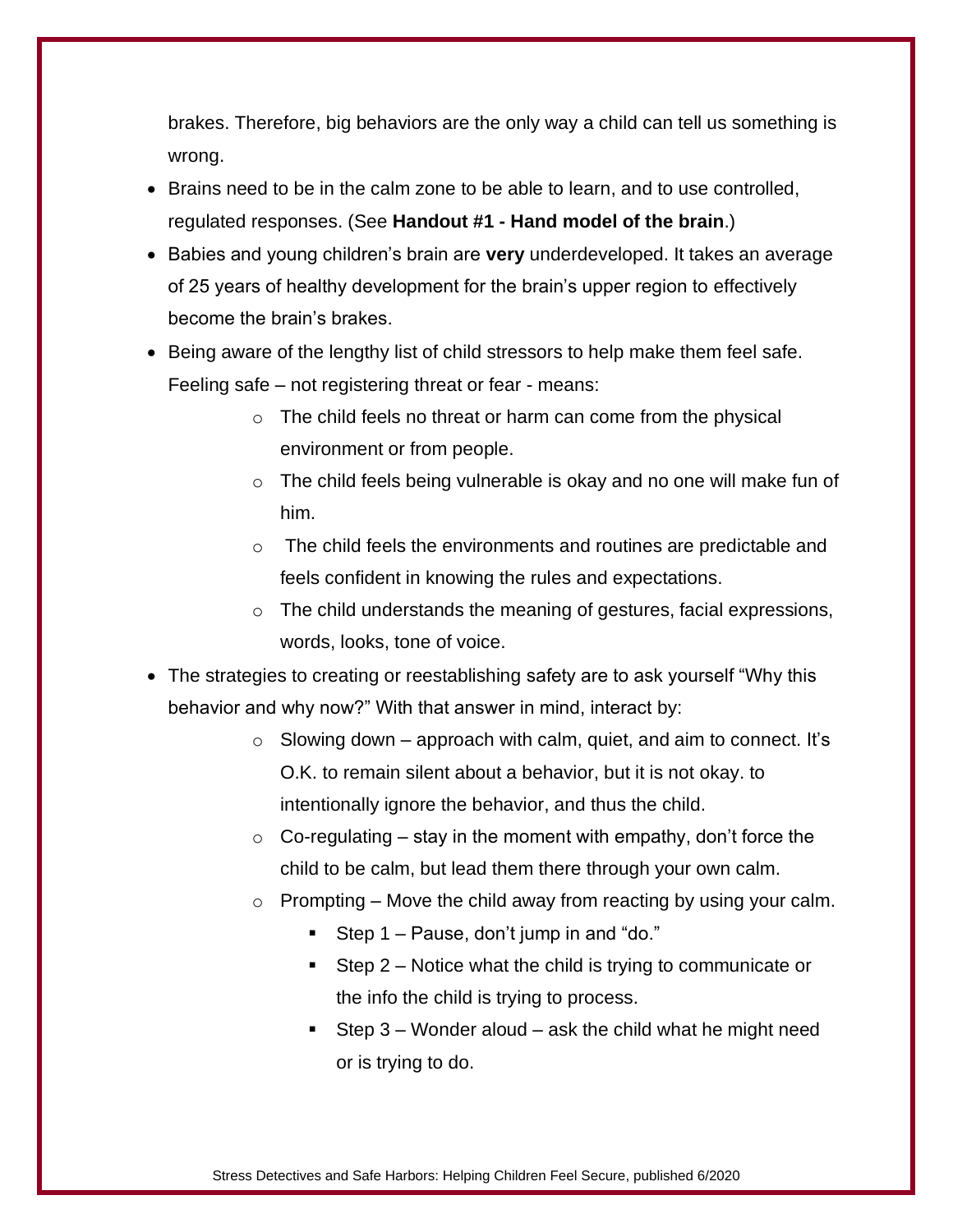- **Reframe** Recognize **this is not misbehavior – it is stress behavior**. Avoid overwhelming with directions, corrections. Address the need driving the behavior.
- Offer a lifeline Offer your calm and **don't worry about teaching rules or directing right now – the brain needs to feel safe before it can be in a receptive learning state.**
- **Repair / Restore** Offer the child coping strategies in order to re-establish balance throughout the five domains of stress.
- Caregivers' brains also need to feel safe in order to be able to offer calm. Use self-care practices and mindfulness techniques to help you be ready for times that are challenging.
- Build safety for both adults and children by thinking about how we:
	- o Validate vs. fix
	- o Use less vs. more (words, talking, rules, etc.)
	- o Slow down vs. go fast (taking punitive or ignoring action)
	- o Recognize needs vs. wants
	- o Offer space vs. answers
	- o Offer calm, compassion and connection vs. getting compliance
- When children and adults feel safe, they feel seen, can be soothed, and know they are secure.

Here are some **terms** in the resource that may not be familiar to you:

**Attachment science** is the study of relationships and how we develop through relationships. The most important idea is that young children need to develop a relationship with at least one primary caregiver for normal social and emotional development to occur.

**Regulatory state** is when a person is or isn't exerting control over one's own emotional state and behaviors.

**Self-regulation** is the conscious control of thoughts, feelings, and behaviors. Another way to think about self-regulation is as a person's ability to manage attention and emotions well enough to complete tasks, organize behavior, control impulses, and solve

Stress Detectives and Safe Harbors: Helping Children Feel Secure, published 6/2020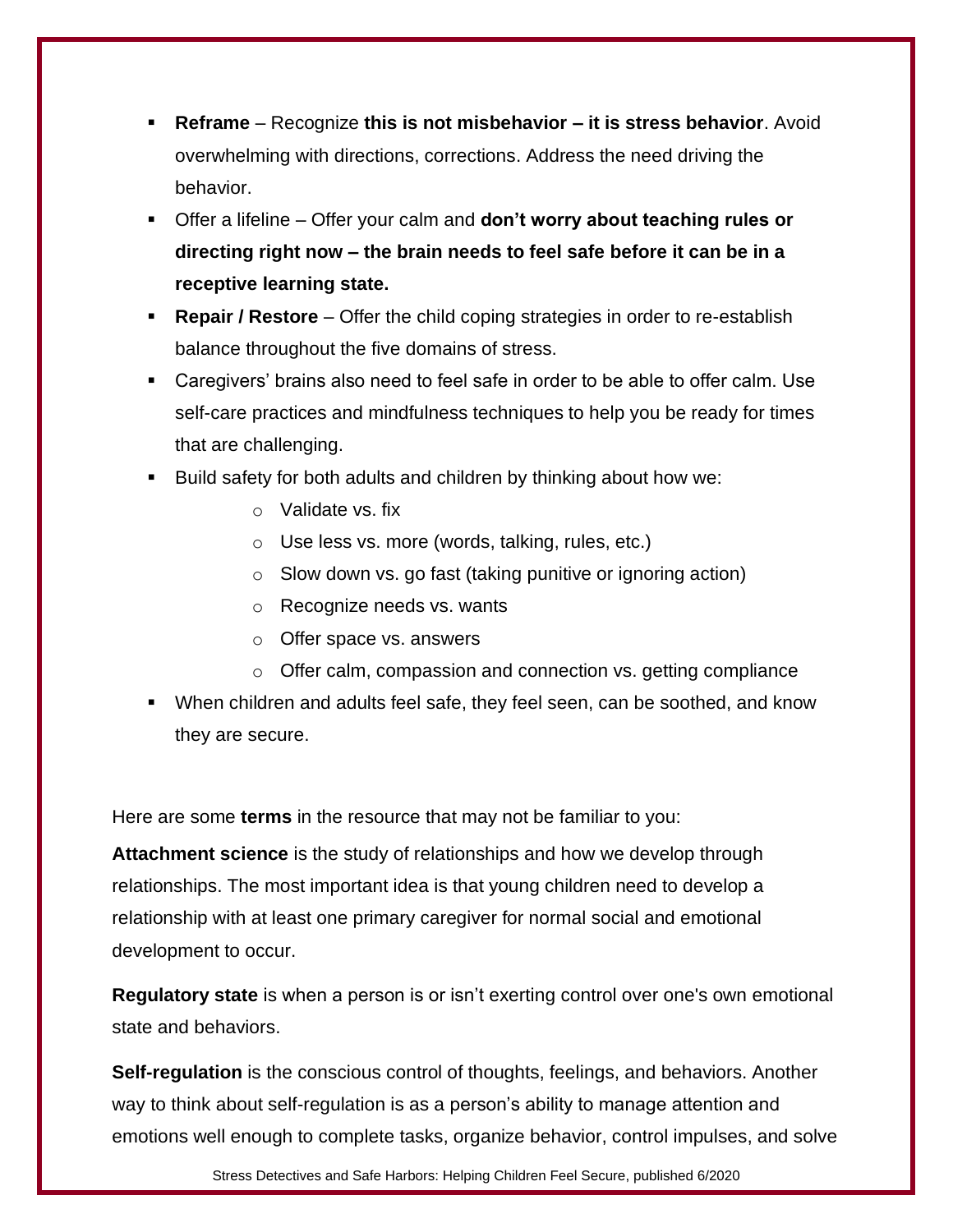problems constructively. This set of skills will help children as they grow and mature to direct their own behavior towards a goal, despite the unpredictability of the world and their own feelings.

**Co-regulate, co-regulation –** These are the warm and responsive interactions an adult offers a child that provide the support, coaching, and modeling children need to understand, express, and modulate their thoughts, feelings, and behaviors.

**Attuned, attunement** - is when we engage with someone else's feelings in the moment. They feel us and no longer feel alone, but connected. When someone experiences attunement in the other person, they feel "seen" by that person.

### **RECALL IT**

Let's see what you learned from this resource! **Choose the answer from choices provided. The answers are at the end the guide.**

1. Children need to feel safe, seen, soothed and \_\_\_\_\_\_\_ by the primary caregiving adults in their life.

a) sympathy b) superior c) secure d) special

- 2. The prefrontal cortex is the area in the brain that controls our ability to problem-solve, take perspectives, control impulses, and:
	- a) laugh b) recall c) feel safe d) breathe
- 3. The brain cannot be in a responsive learning state unless it feels:
	- a) happy b) awake c) safe d) interested
- 4. It is not acceptable to intentionally \_\_\_\_\_\_\_\_\_ a child's challenging behavior in order to manage it.
	- a) make fun of b) ignore c) make an example of d) mock
- 5. When a child is exhibiting a big behavior, we should:

Stress Detectives and Safe Harbors: Helping Children Feel Secure, published 6/2020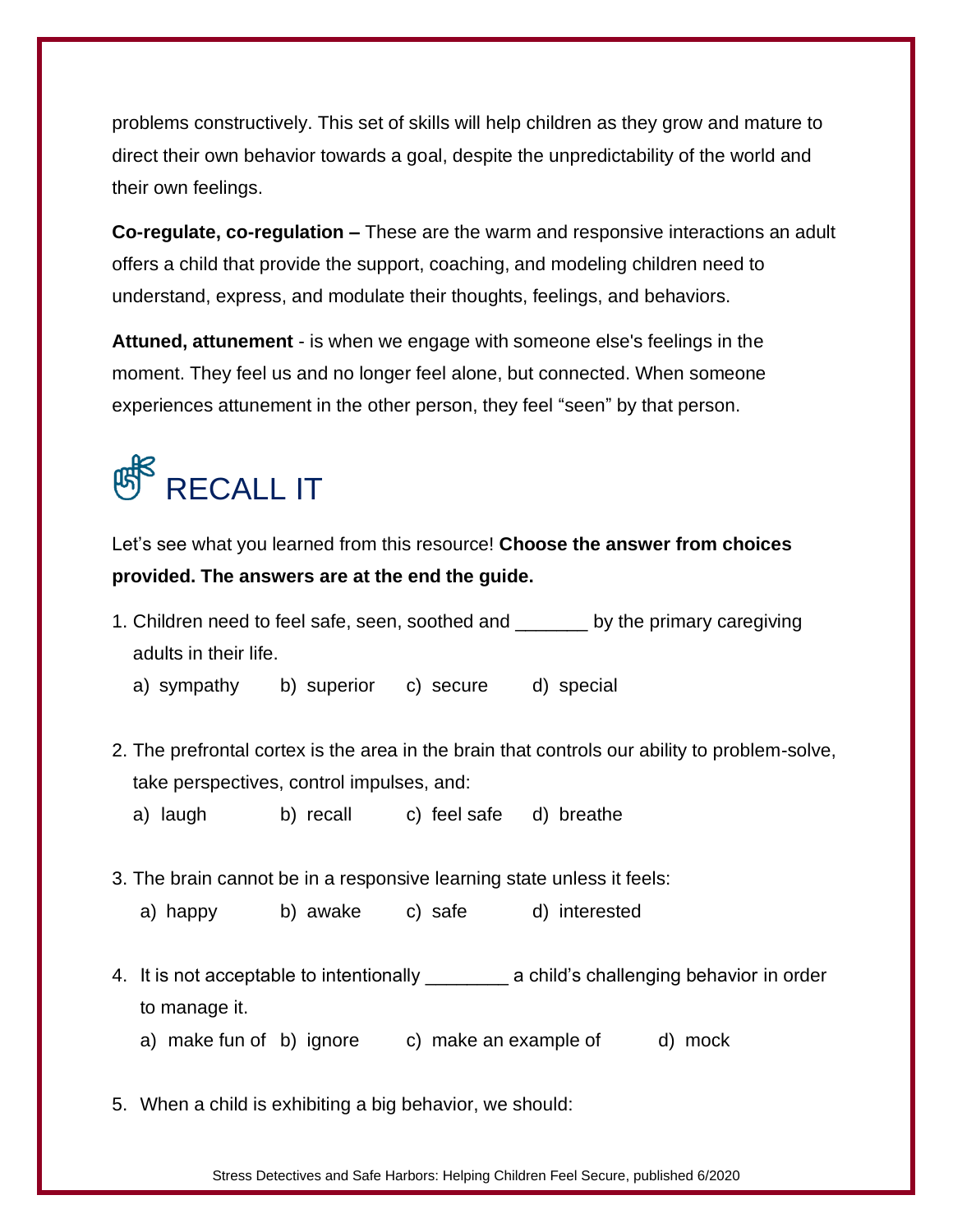a) tell her to stop b) remind her of the rules c) pause, notice, wonder

d) tell her that she's acting inappropriately

## $\widetilde{\mathcal{P}}$  THINK ABOUT IT

Take a few minutes to consider these questions. If you want to, write your thoughts down.

- 1. Think about the explanation of how the brain reacts when it feels threatened or unsafe. Now, think about a child in your care and a challenging behavior he or she uses. Before viewing the webinar, what were your thoughts about that child's behavior? Did you notice a connection between the child's big feeling and anything that could make the child feel unsafe/stressed? What cues did the child give you? Do you now feel differently about the behavior or about the child? Why?
- 2. How do you feel about the idea that children do not use *mis*behavior, but *stress*  behavior? Did the information in this resource help to change your thinking? How? What ideas in the resource changed or reinforced your thinking?
- 3. Think about the idea that we should not plan to or intentionally ignore a behavior we want to discourage in a child. How do you feel about that? Why? Compare the differences between *refraining from talking* about a behavior and *ignoring* a behavior. In particular, think about how we use – or don't use ourselves during those moments. How do you feel about both of these approaches? Why?

### $\gtrless$  TRY IT!

Here are some ideas to try: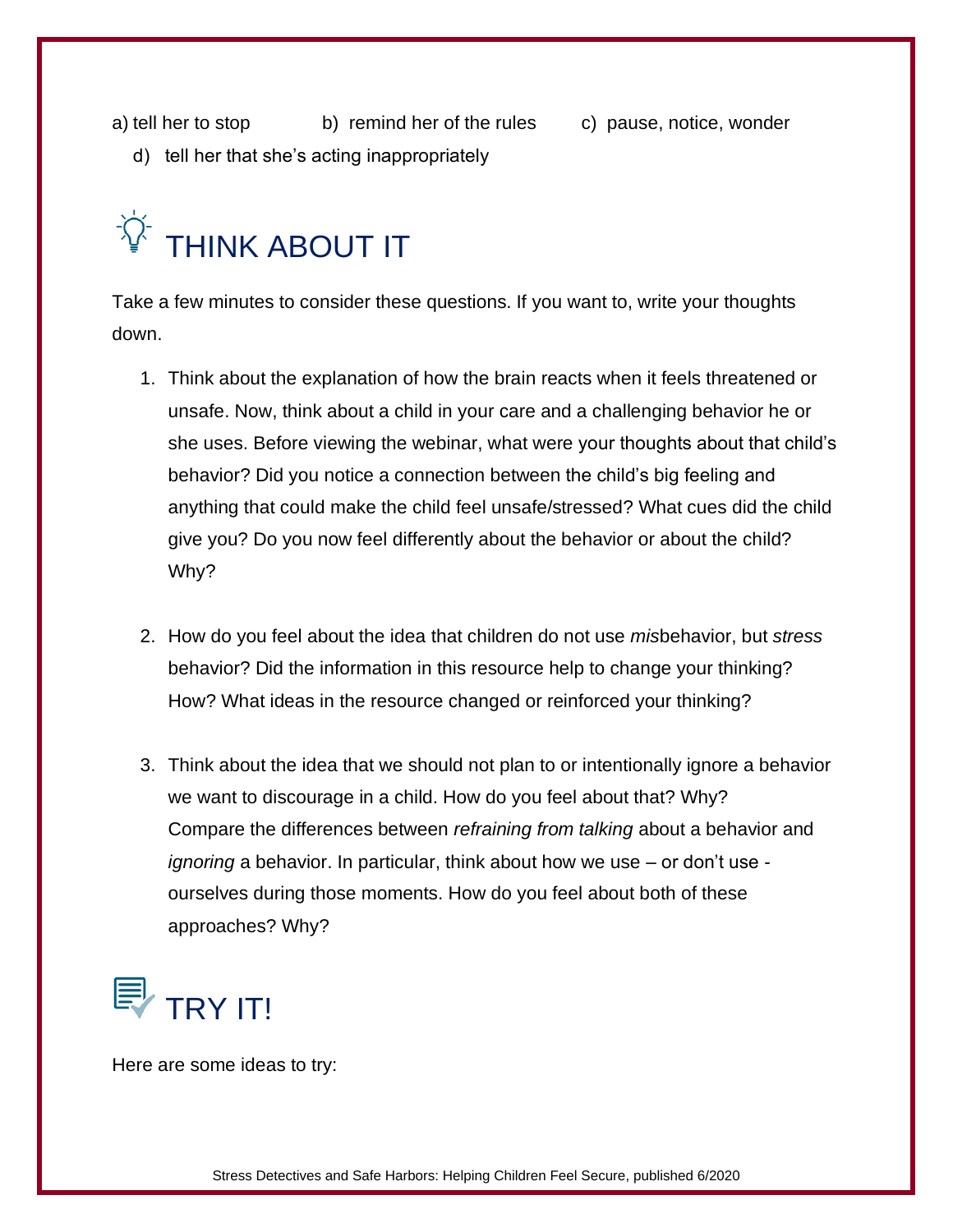- Take a look at **Handout #2 – Creating a Safe Harbor**. In column two, there are lots of ideas about how we can modify actions and environments to make the harbor safe. Think about a particular child and a challenging behavior they often use, and when. Write down three to five:
	- $\circ$  phrases that validate the child's emotions
	- $\circ$  things you can do to reduce sensory input for the child
	- $\circ$  individualized choices for the child
	- Here is a list of things you can do to offer a "lifeline" when a child is overboard. In other words, when their systems are hyper aroused (e.g., they are acting angry, being rigid, trying to escape and/or are overwhelmed) or hypo aroused (e.g., they are acting confused, feeling disconnected, and are shut down).
		- o Validate emotions
		- $\circ$  Offer choices (especially ones based upon interests and that are coping [strategies,](https://prekteachandplay.com/podcast33/) calming, and/or restorative)
		- o Go silent (some say offer supportive silence or approach silently because it is very different than ignoring)
		- o Reduce directions and corrections
		- o Ask open-ended questions aimed to understand instead of teach
		- o Use soothing tone of voice and empathetic [non-verbals](https://www.facebook.com/kristiepf/photos/a.993942174007493/2688268497908177/?type=1&theater)
		- $\circ$  Reduce interruptions pause try not to rush
		- $\circ$  Simplify language slow down all movements
		- $\circ$  Practice sound minimalism (say very little, turn off TVs/radios, talk in low tones)
		- o Reduce visual clutter
		- $\circ$  Read cues touch be close be attuned
	- Want to learn some strategies to help children cope? Kristie explores the difference between coping mechanisms and coping strategies, what selfregulation is (and isn't), and myths about how children learn to become increasingly self-regulated in this [one-hour podcast.](https://prekteachandplay.com/podcast33/)